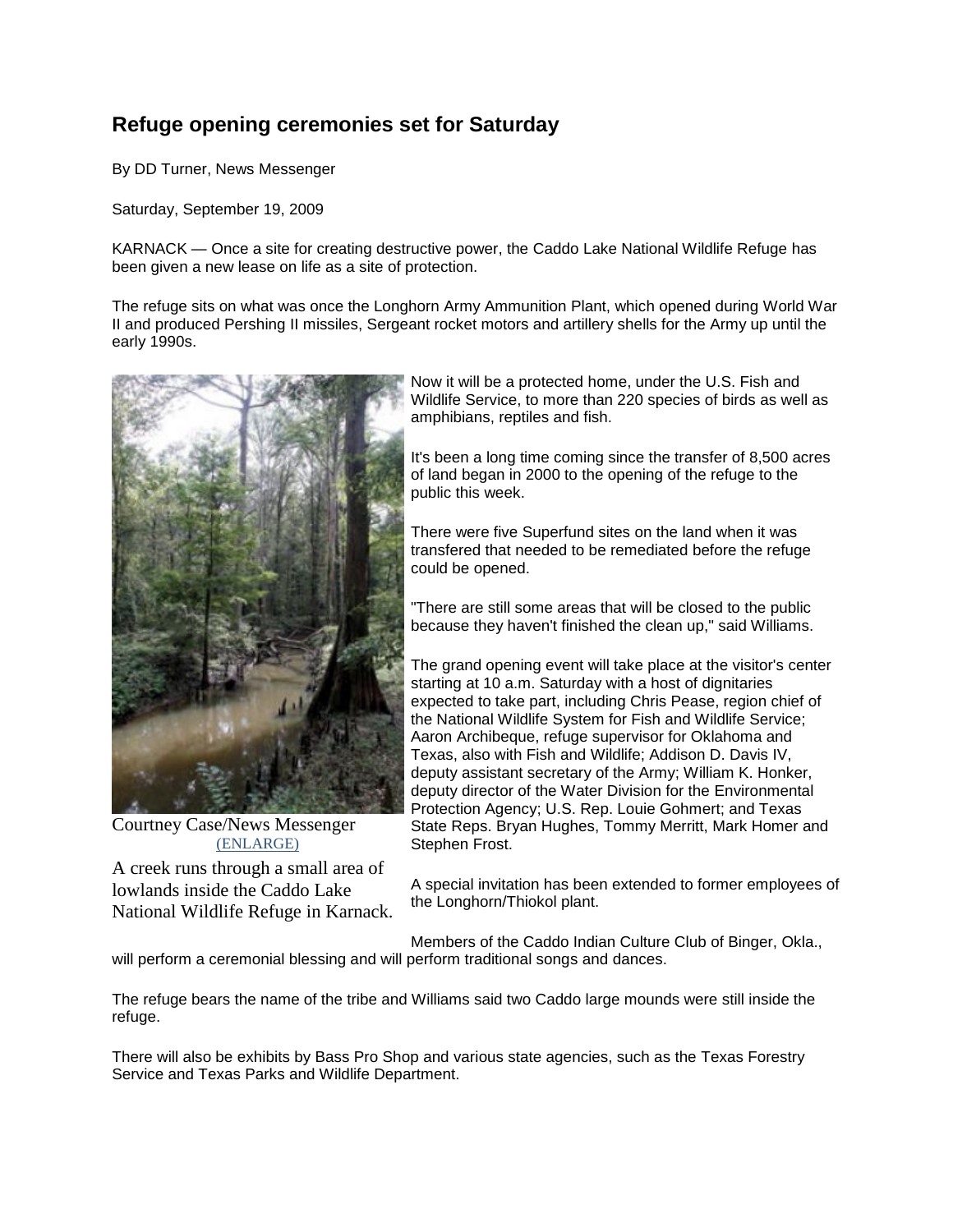Refreshments and activities for children such as face painting will also be included, and people can take tours or walk the trails until the festivities conclude at 3 p.m.

There also will be a silent auction, give aways and musical performances by Bobby Oliver, Rickey Maxey, Dr. Robert Spencer and Grady Lee.

#### HABITAT MANAGEMENT

Management of the land to create habitat for migratory species and to benefit the indigenous species is the main job of the Caddo Lake National Wildlife Refuge staff. Among the tools that will be used to accomplish this goal are controlled burns in the upland areas that will eventually take out the hardwoods, leaving only the pines and a more open space over time. Quail enjoy a more open space with seeds, explained manager Mark Williams. Turkey can feast better and deer enjoy the open space and the food it provides them.

In addition, there will be hunts on the land. A deer hunt is already planned to collect baseline biological information, which allows the managers to "maintain a healthy herd population," said Williams. The hunts are necessary because "things have been skewed by the lack of predators," he said. "We manage to maintain balance."

There are also acres of bottom land forest. One thing they will be studying is the transition species between the bottoms and upland forests.

## MILITARY HISTORY

A bunker on site was used to test rocket motors, said Williams. The building is still standing as are many of the blast walls from other buildings in other parts of the park.

This was the site where, in 1988, 600 dignitaries from 14 NATO countries, a team of Soviet Union inspectors and then-Vice President George H.W. Bush observed the elimination of the Pershing II missile as part of the Soviet-United States Intermediate Range Nuclear Force Treaty.

## **RECREATION**

The refuge will offer a driving trail as well as walking trail. "The trail is nine miles long and it is a really neat trail," said Williams.

In addition, an equestrian trail is being developed by Dr. Bill Stephenson of Longview, a member of The Friends of the Caddo Refuge. The park will be open during the "daylight hours," said Williams. There will be no overnight camping in the park, except by special-use permit for groups with an educational purpose.

## SPECIES CONSERVATION

It's about the animals and managing the land for their protection.

The refuge is home to more than 220 species of birds, 22 species of amphibians, 46 species of reptiles and 93 species of fish and is considered a biologically rich ecosystem.

The main purpose of the refuge will be the management of habitat for migratory birds, fish and other wildlife, said Mark Williams, refuge manager.